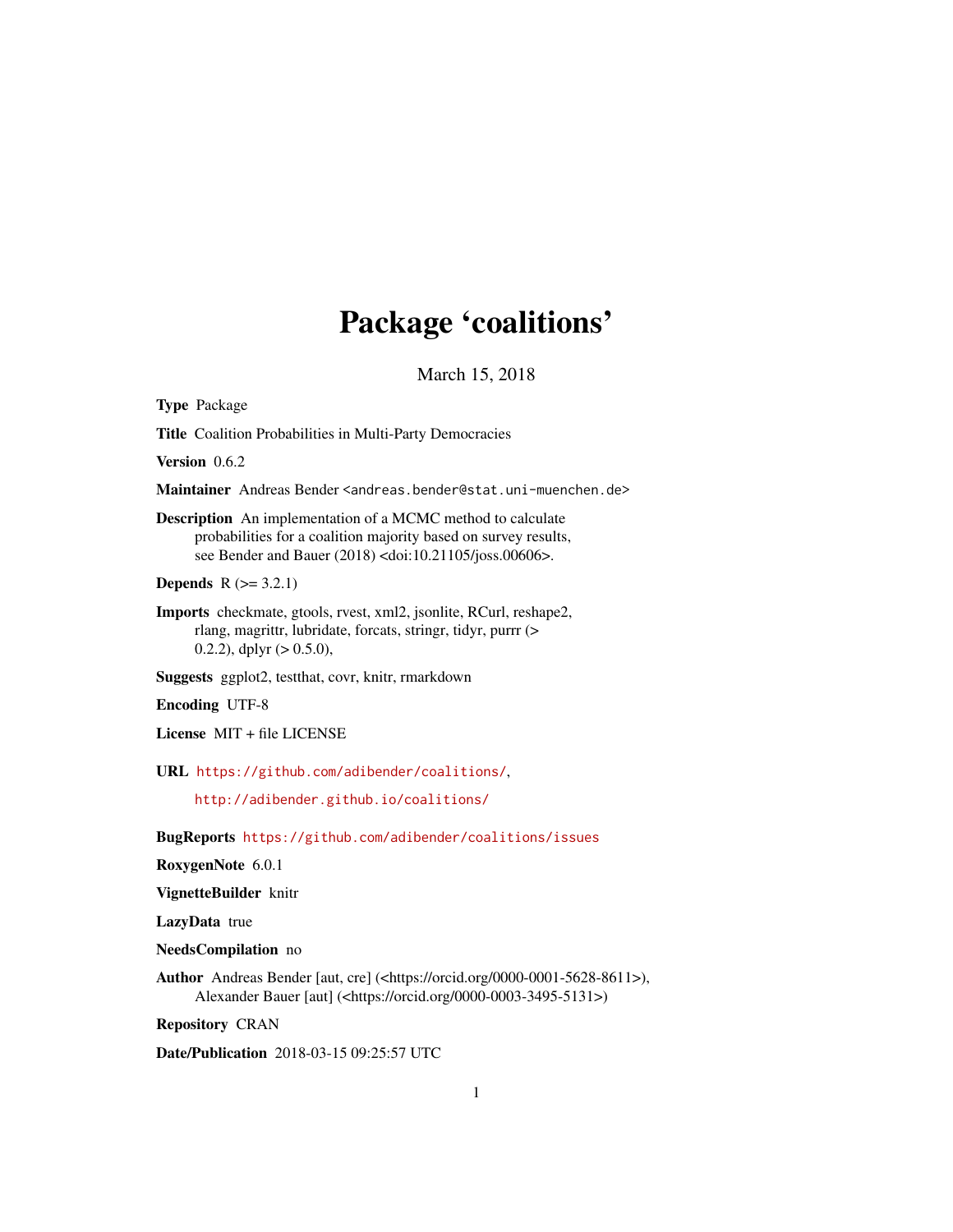# <span id="page-1-0"></span>R topics documented:

|       | $\overline{4}$ |
|-------|----------------|
|       | $\overline{4}$ |
|       |                |
|       | -6             |
|       |                |
|       |                |
|       |                |
|       |                |
|       |                |
|       |                |
|       |                |
|       |                |
|       |                |
|       |                |
|       |                |
| Index | 16             |

<span id="page-1-1"></span>calculate\_prob *Calculate coalition probability from majority table*

# Description

Given a table with simulations in the rows and coalitions in the columns, this function returns the coalition probabilities for a specified coalition, by default excluding superior coalitions first

# Usage

```
calculate_prob(majority_df, coalition, exclude_superior = TRUE, ...)
```
# Arguments

| majority_df      | A data frame containing logical values indicating if the coalitions (columns)<br>have a majority (rows).                                                                         |
|------------------|----------------------------------------------------------------------------------------------------------------------------------------------------------------------------------|
| coalition        | The coalition of interest for which superior coalitions will be obtained by get_superior.                                                                                        |
| exclude_superior |                                                                                                                                                                                  |
|                  | Logical. If TRUE, superior coalitions will be excluded, otherwise total coalition<br>probabilities will be returned. Usually it makes sense to exclude superior coali-<br>tions. |
| $\ddotsc$        | Further arguments passed to get_superior                                                                                                                                         |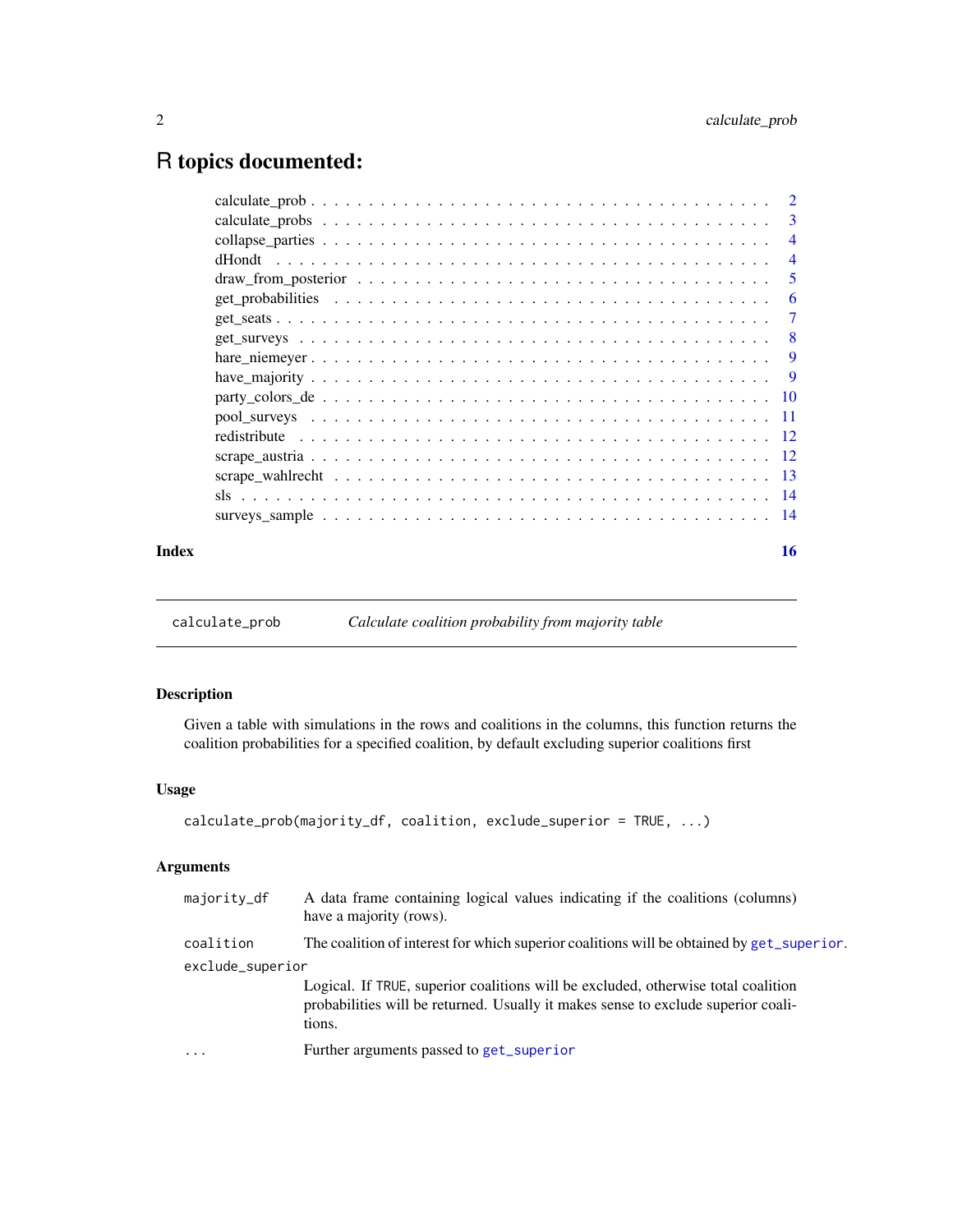<span id="page-2-0"></span>calculate\_probs 3

#### Examples

```
test_df <- data.frame(
cdu = c(rep(FALSE, 9), TRUE),cdu_fdp = c(rep(FALE, 8), TRUE, TRUE),cdu_fdp_greens = c(TRUE, TRUE, rep(FALSE, 6), TRUE, TRUE))
calculate_prob(test_df, "cdu_fdp_greens") # exclude_superior defaults to TRUE
calculate_prob(test_df, "cdu_fdp_greens", exclude_superior=FALSE)
```
calculate\_probs *Calculate coalition probabilities for multiple coalitions*

# Description

Calculate coalition probabilities for multiple coalitions

#### Usage

```
calculate_probs(majority_df, coalitions, exclude_superior = TRUE, ...)
```
#### **Arguments**

| majority_df      | A data frame containing logical values indicating if the coalitions (columns)<br>have a majority (rows).                                                                                           |
|------------------|----------------------------------------------------------------------------------------------------------------------------------------------------------------------------------------------------|
| coalitions       | A list of coalitions for which coalition probabilities should be calculated. Each<br>list entry must be a vector of party names. Those names need to correspond to<br>the names in majority $df$ . |
| exclude_superior |                                                                                                                                                                                                    |
|                  | Logical. If TRUE, superior coalitions will be excluded, otherwise total coalition<br>probabilities will be returned. Usually it makes sense to exclude superior coali-<br>tions.                   |
| $\ddotsc$        | Further arguments passed to get_superior                                                                                                                                                           |

# See Also

[calculate\\_prob](#page-1-1)

```
test_df <- data.frame(
cdu = c(rep(FALE, 9), TRUE),cdu_fdp = c(rep(FALE, 8), TRUE, TRUE),cdu_fdp_greens = c(TRUE, TRUE, rep(FALSE, 6), TRUE, TRUE))
calculate_probs(test_df, list("cdu", "cdu_fdp", "cdu_fdp_greens"))
calculate_probs(test_df, list("cdu", "cdu_fdp", "cdu_fdp_greens"), exclude_superior=FALSE)
```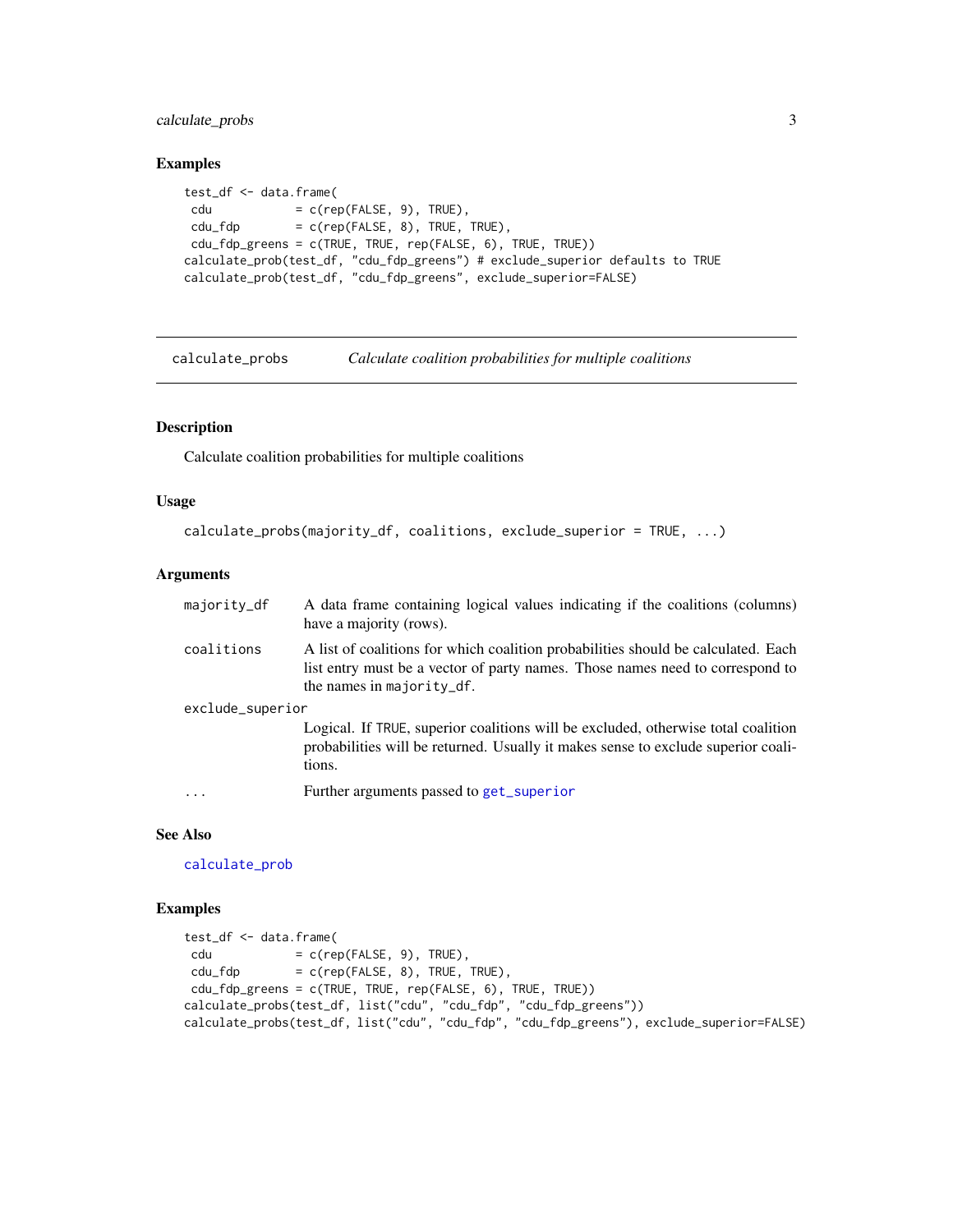<span id="page-3-0"></span>collapse\_parties *Transform surveys in long format*

#### Description

Given a data frame containing multiple surveys (one row per survey), transforms the data into long format with one row per party.

#### Usage

```
collapse_parties(surveys, parties = c("cdu", "spd", "greens", "fdp", "left",
  "pirates", "fw", "afd", "others"))
```
# Arguments

| surveys | A data frame with one survey per row.                       |
|---------|-------------------------------------------------------------|
| parties | A character vector containing names of parties to collapse. |

# Value

Data frame in long format

#### Examples

emnid <- scrape\_wahlrecht() emnid.long <- collapse\_parties(emnid)

<span id="page-3-1"></span>dHondt *Seat Distribution by D'Hondt*

#### Description

Calculates number of seats for the respective parties that have received more than hurdle percent of votes (according to the method of D'Hondt)

# Usage

```
dHondt(votes, parties, n_seats = 183)
```
# Arguments

| votes   | Number of votes per party.                                                     |
|---------|--------------------------------------------------------------------------------|
| parties | Names of parties (must be same length as votes).                               |
| n seats | Number of seats in parliament. Defaults to 183 (seats in Austrian parliament). |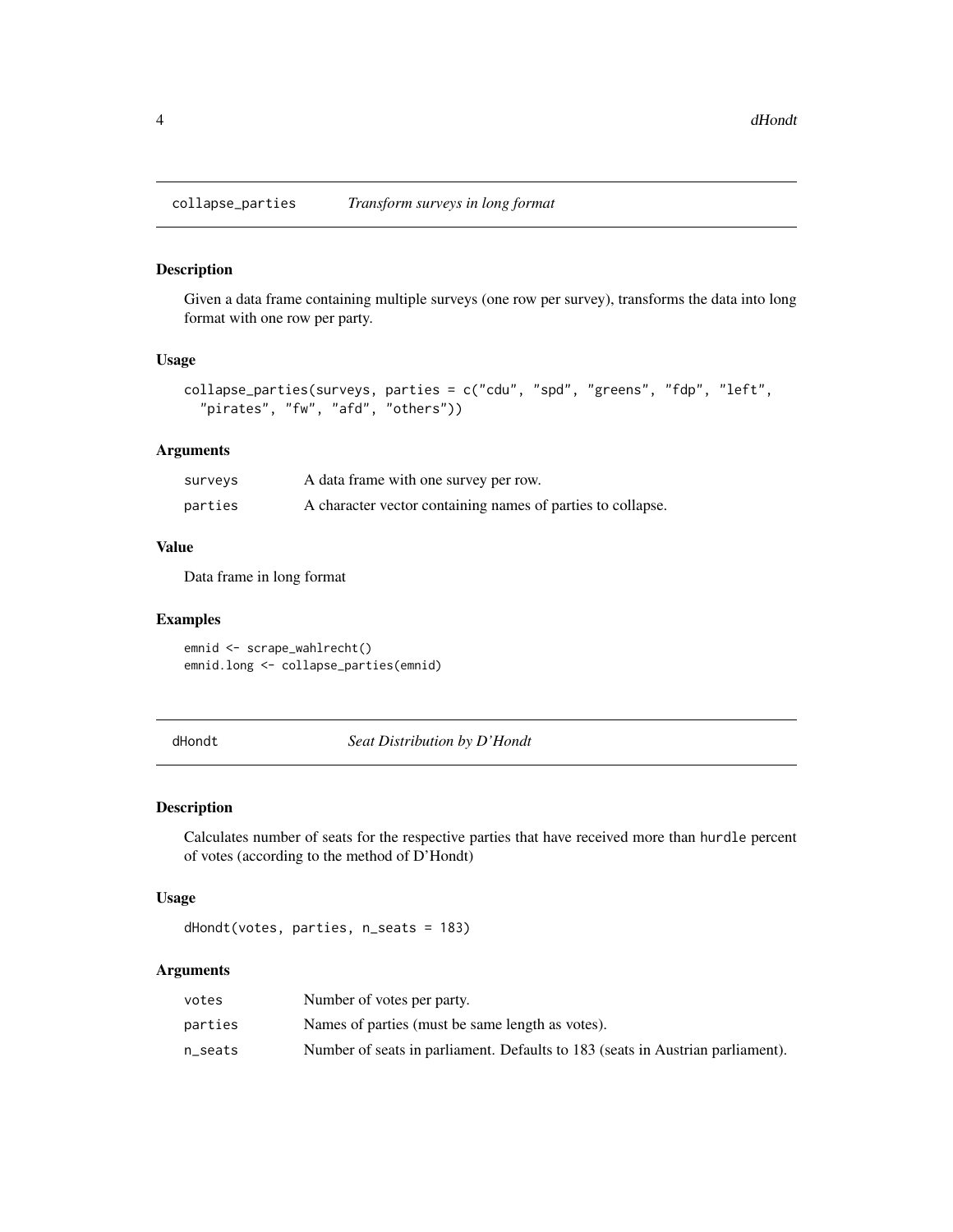# <span id="page-4-0"></span>Value

A data.frame containing parties above the hurdle and the respective seats/percentages after redistribution via D'Hondt

# See Also

[sls](#page-13-1)

#### Examples

```
library(coalitions)
library(dplyr)
# get the latest survey for the sample German federal election polls
surveys <- get_latest(surveys_sample) %>% tidyr::unnest()
# calculate the seat distribution based on D'Hondt for a parliament with 300 seats
dHondt(surveys$votes, surveys$party, n_seats = 300)
```
<span id="page-4-1"></span>draw\_from\_posterior *Draw random numbers from posterior distribution*

# Description

Draw random numbers from posterior distribution

#### Usage

```
draw_from_posterior(survey, nsim = 10000, seed = as.numeric(now()),
 prior = NULL, correction = NULL)
```
# **Arguments**

| survey     | survey object as returned by as_survey or getSurveys                                                                                                                                                                                                                                                                                                                  |
|------------|-----------------------------------------------------------------------------------------------------------------------------------------------------------------------------------------------------------------------------------------------------------------------------------------------------------------------------------------------------------------------|
| nsim       | number of simulations                                                                                                                                                                                                                                                                                                                                                 |
| seed       | sets seed                                                                                                                                                                                                                                                                                                                                                             |
| prior      | optional prior information. Defaults to 1/2 (Jeffrey's prior).                                                                                                                                                                                                                                                                                                        |
| correction | A positive number. If not NULL, each sample from the Dirichlet distribution will<br>be additionally "corrected" by a random number from $U(-1)$ *correction, 1*cor-<br>rection). This can be used to introduce extra variation which might be useful<br>due to rounding errors from reported survey results (or add an additional source<br>of variation in general). |

# Value

data. frame containing random draws from Dirichlet distribution which can be interpreted as election results.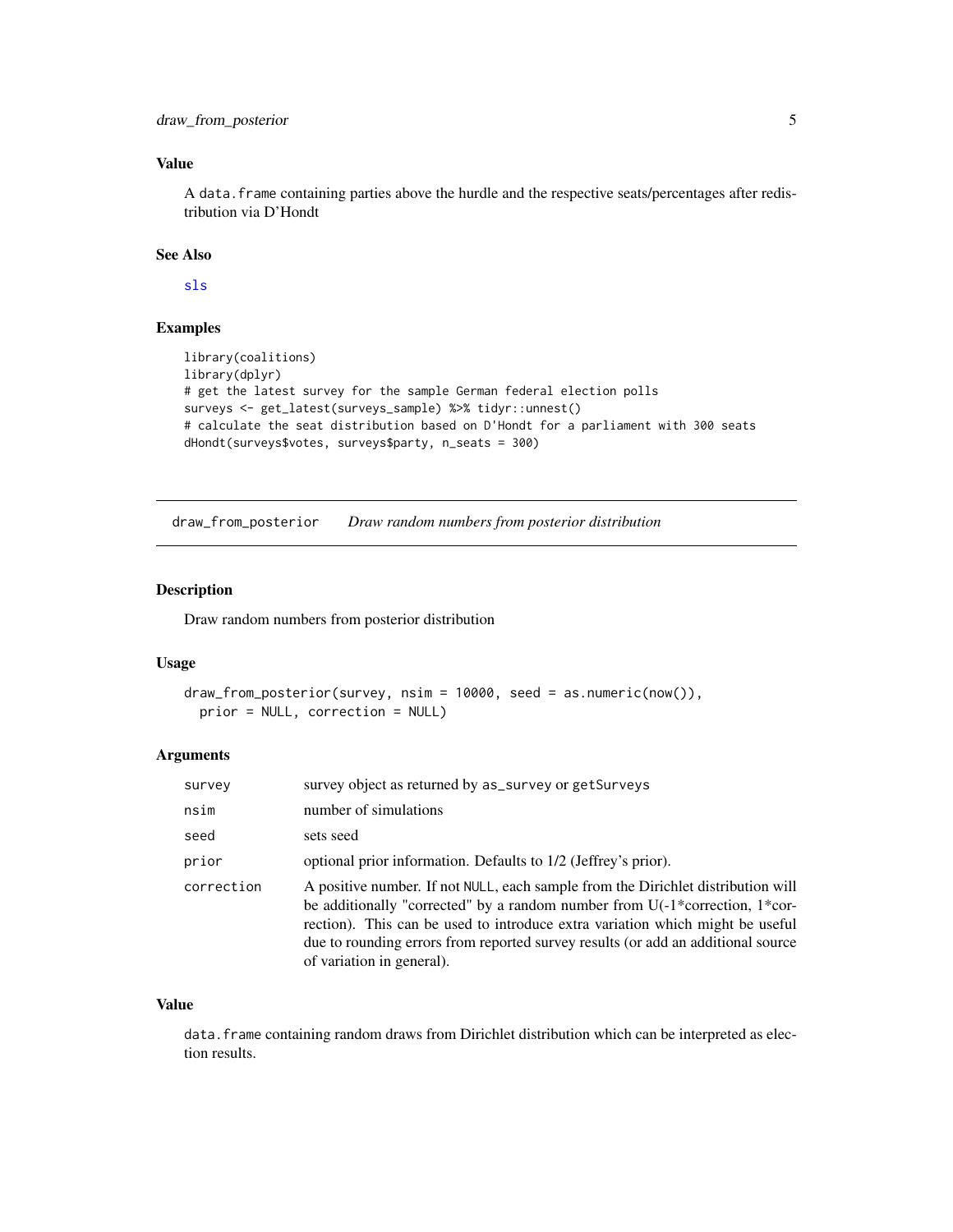# <span id="page-5-0"></span>See Also

[as\\_survey](#page-0-0)

get\_probabilities *Wrapper for calculation of coalition probabilities from survey*

#### Description

Wrapper for calculation of coalition probabilities from survey

#### Usage

```
get_probabilities(x, coalitions = list(c("cdu"), c("cdu", "fdp"), c("cdu",
  "fdp", "greens"), c("spd"), c("spd", "left"), c("spd", "left", "greens")),
 nsim = 1e+05, distrib.fun = sls, seats_majority = 300L,
 seed = as.numeric(now()), correction = NULL)
```
# Arguments

| $\mathsf{x}$ | A table containing one row per survey and survey information in long format in<br>a separate column named survey.                                                                                                                                                                                                                                                     |
|--------------|-----------------------------------------------------------------------------------------------------------------------------------------------------------------------------------------------------------------------------------------------------------------------------------------------------------------------------------------------------------------------|
| coalitions   | A list of coalitions for which coalition probabilities should be calculated. Each<br>list entry must be a vector of party names. Those names need to correspond to<br>the names in majority_df.                                                                                                                                                                       |
| nsim         | number of simulations                                                                                                                                                                                                                                                                                                                                                 |
| distrib.fun  | Function to calculate seat distribution. Defaults to s1s (Sainte-Lague/Schepers).                                                                                                                                                                                                                                                                                     |
|              | seats_majority The number of seats needed to obtain majority.                                                                                                                                                                                                                                                                                                         |
| seed         | sets seed                                                                                                                                                                                                                                                                                                                                                             |
| correction   | A positive number. If not NULL, each sample from the Dirichlet distribution will<br>be additionally "corrected" by a random number from $U(-1)$ *correction, 1*cor-<br>rection). This can be used to introduce extra variation which might be useful<br>due to rounding errors from reported survey results (or add an additional source<br>of variation in general). |

#### See Also

#### [calculate\\_prob](#page-1-1)

```
library(coalitions)
library(dplyr)
# get the latest survey for the sample German federal election polls
surveys <- get_latest(surveys_sample)
# calculate probabilities for two coalitions
probs <- get_probabilities(surveys,
```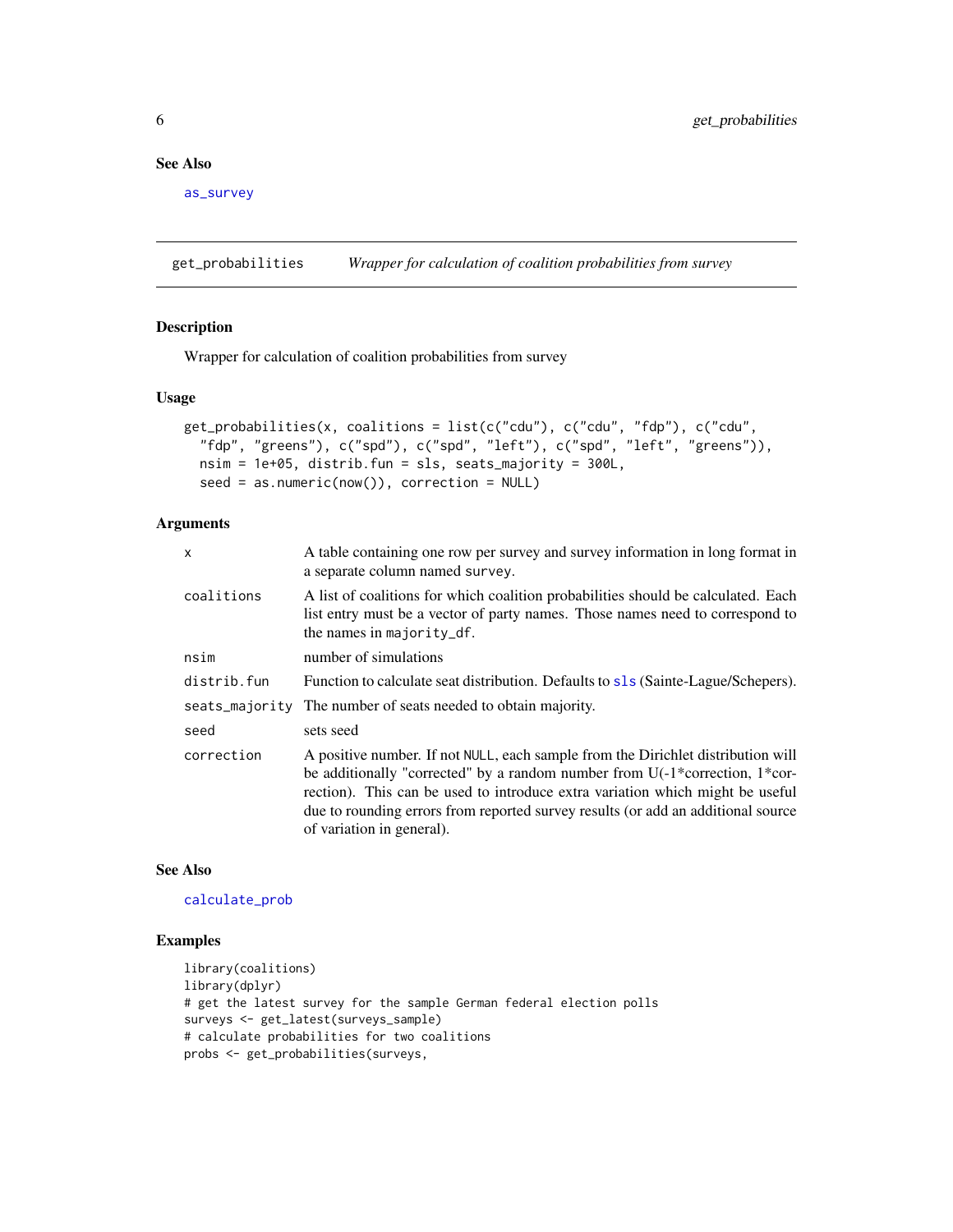#### <span id="page-6-0"></span>get\_seats 7

```
coalitions = list(c("cdu", "fdp"),c("spd", "left", "greens")),
                          nsim = 100) # ensure fast runtime with only 100 simulations
probs %>% tidyr::unnest()
```
<span id="page-6-1"></span>get\_seats *Calculate seat distribution from draws from posterior*

#### Description

Calculate seat distribution from draws from posterior

#### Usage

```
get_seats(dirichlet.draws, survey, distrib.fun = sls, samplesize = NULL,
 hurdle = 0.05, others = "others", ...)
```
# Arguments

dirichlet.draws

|             | Matrix containing random draws from posterior.                                            |
|-------------|-------------------------------------------------------------------------------------------|
| survey      | The actual survey results on which dirichlet. draws were based on.                        |
| distrib.fun | Function to calculate seat distribution. Defaults to sls (Sainte-Lague/Schepers).         |
| samplesize  | Number of individuals participating in the survey.                                        |
| hurdle      | The percentage threshold which has to be reached by a party to enter the parlia-<br>ment. |
| others      | A string indicating the name under which parties not listed explicitly are sub-<br>sumed. |
| $\ddots$ .  | Further arguments passed to distrib. fun.                                                 |
|             |                                                                                           |

# Value

A data frame containing seat distributions for each simulation in dirichlet.draws

### See Also

[draw\\_from\\_posterior](#page-4-1), [sls](#page-13-1), [dHondt](#page-3-1)

```
library(coalitions)
library(dplyr)
# get the latest survey for the sample German federal election polls
surveys <- get_latest(surveys_sample)
# simulate 100 seat distributions
surveys <- surveys %>% mutate(draws = purrr::map(survey, draw_from_posterior, nsim = 100),
                              seats = purrr::map2(draws, survey, get_seats))
surveys$seats
```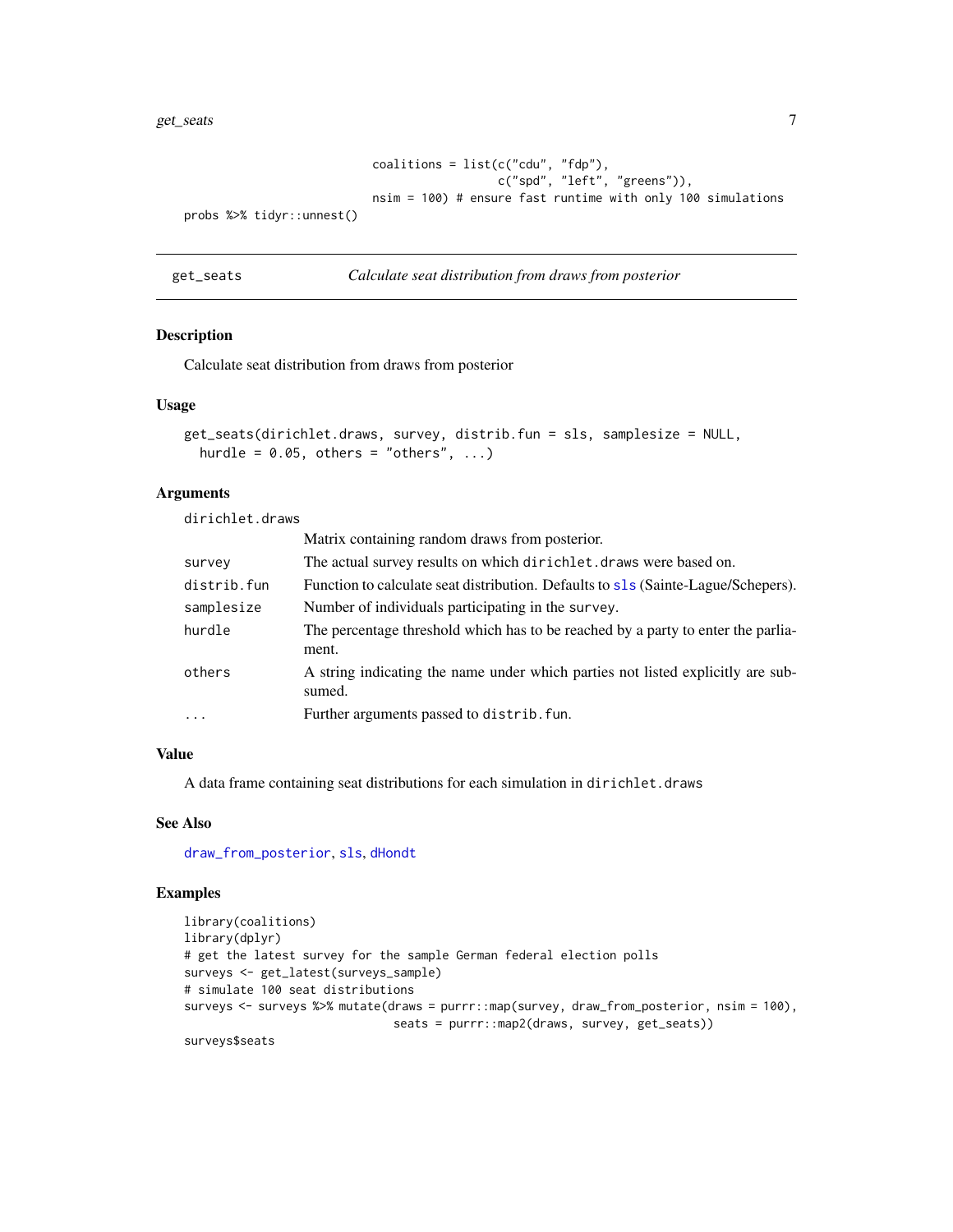<span id="page-7-1"></span><span id="page-7-0"></span>

Scrape surveys from all pollsters

Scrapes data from <wahlrecht.de> and performs some sanitizing.

Scrapes data from <wahlrecht.de> and performs some sanitizing.

Given a specific date, extract the survey from this date or the last one before this date.

#### Usage

get\_surveys(country = c("DE", "AT"))

get\_surveys\_by()

get\_surveys\_nds()

get\_latest(surveys = NULL, max\_date = Sys.Date())

# Arguments

| country  | Choose country from which surveys should be scraped. Currently "DE" (Ger-<br>many) and "AT" (Austria) are supported. |
|----------|----------------------------------------------------------------------------------------------------------------------|
| surveys  | If provided, latest survey will be obtained from this object, otherwise calls<br>get_surveys.                        |
| max_date | Specifies the date, relative to which latest survey will be searched for. Defaults<br>to Sys.Date.                   |

```
library(coalitions)
# scrape data for the German federal election
# get_surveys()
library(coalitions)
### Scrape the newest poll for the German federal election
# Possibility 1: Calling get_latest without arguments scrapes surveys from the web
# Possibility 2: Use get_latest() on an already scraped dataset
surveys <- get_latest(surveys_sample)
```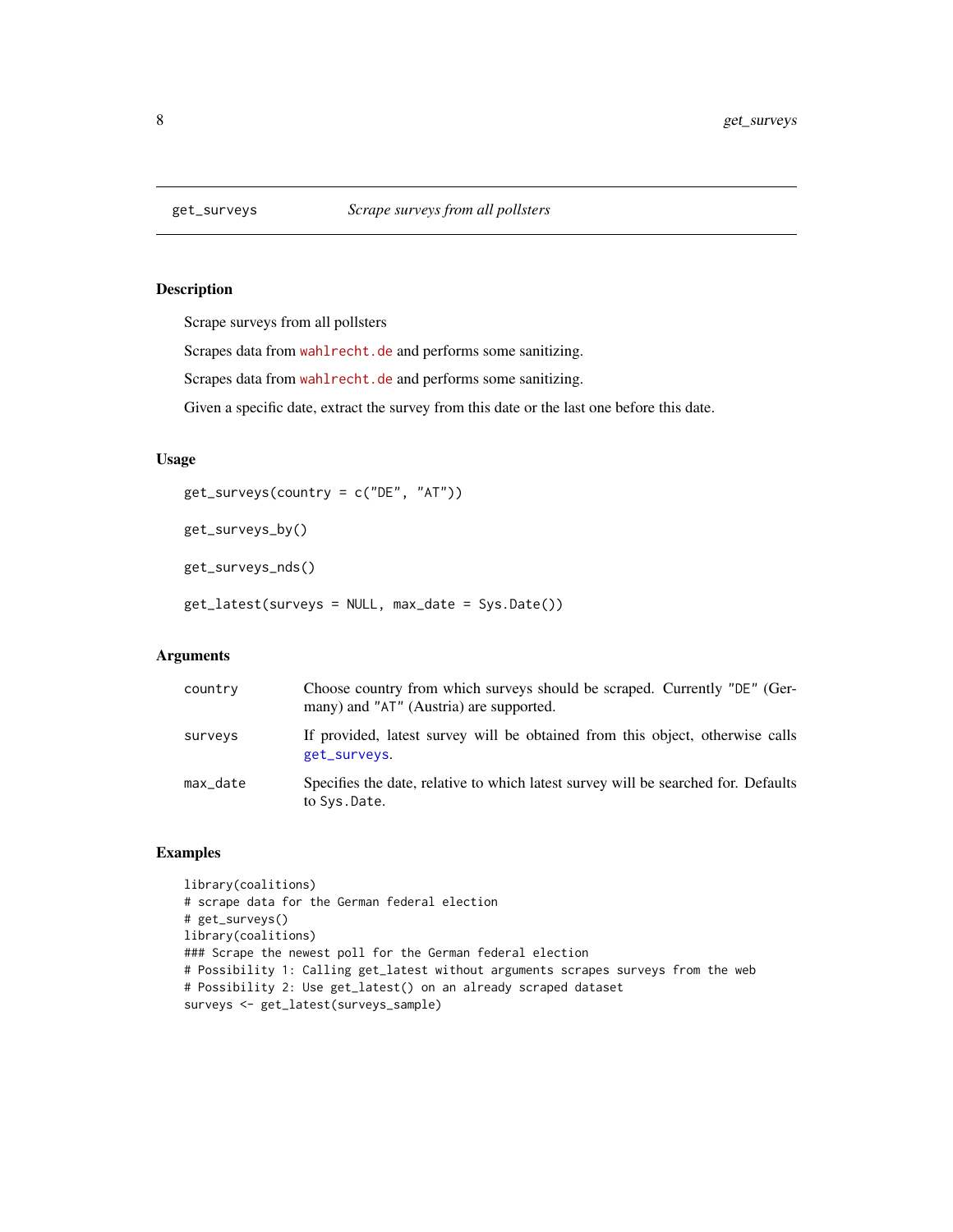<span id="page-8-0"></span>

Calculates number of seats for the respective parties that have received more than hurdle percent of votes (according to the method of Hare/Niemeyer)

#### Usage

hare\_niemeyer(votes, parties, n\_seats = 183)

#### Arguments

| votes   | Number of votes per party.                                                     |
|---------|--------------------------------------------------------------------------------|
| parties | Names of parties (must be same length as votes).                               |
| n seats | Number of seats in parliament. Defaults to 183 (seats in Austrian parliament). |

# Value

A data.frame containing parties above the hurdle and the respective seats/percentages after redistribution via Hare/Niemeyer

#### See Also

#### [sls](#page-13-1)

# Examples

```
library(coalitions)
library(dplyr)
# get the latest survey for the sample German federal election polls
surveys <- get_latest(surveys_sample) %>% tidyr::unnest()
# calculate the seat distribution based on Hare/Niemeyer for a parliament with 300 seats
hare_niemeyer(surveys$votes, surveys$party, n_seats = 300)
```
have\_majority *Do coalitions have a majority*

# Description

Do coalitions have a majority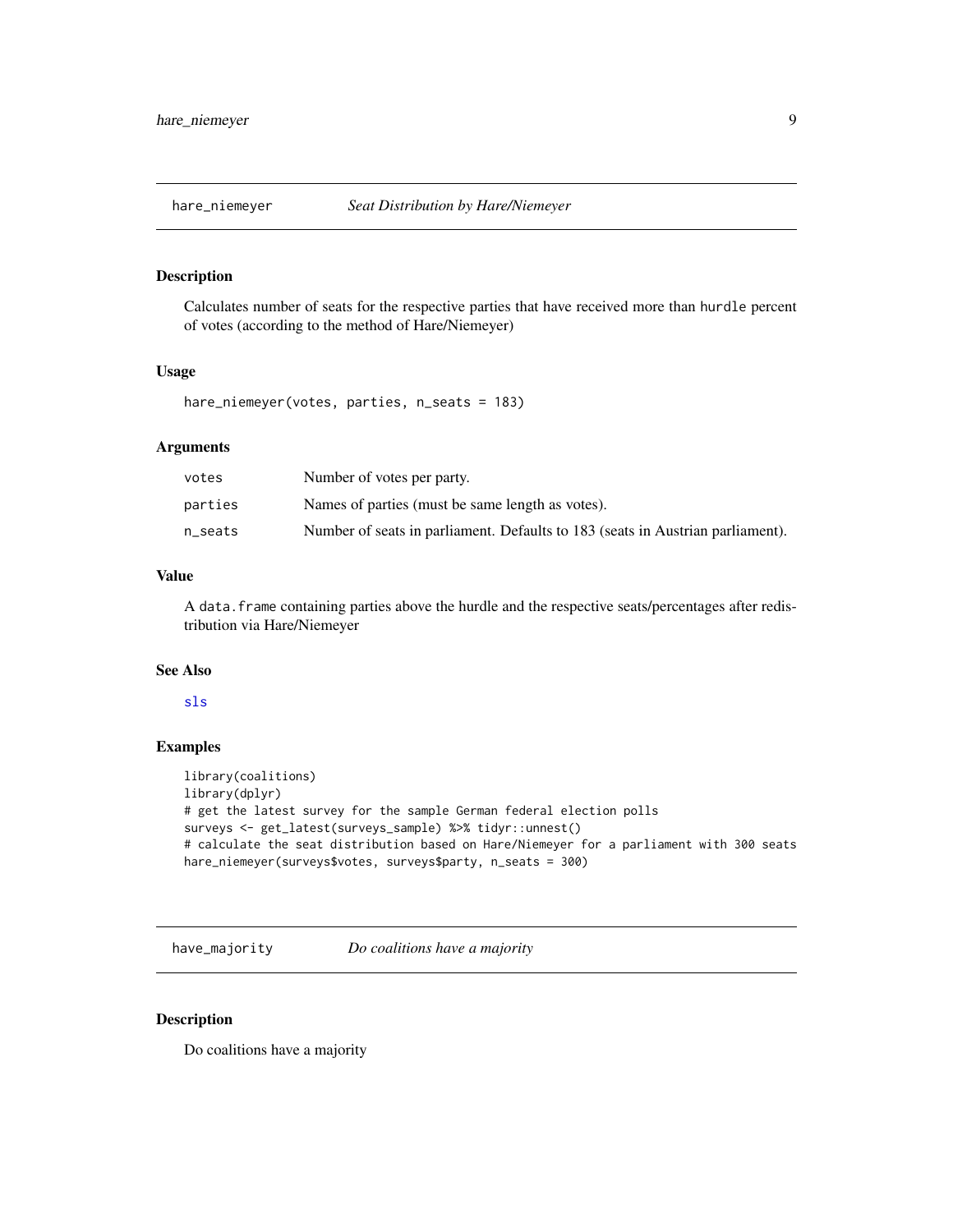#### <span id="page-9-0"></span>Usage

```
have_majority(seats_tab, coalitions = list(c("cdu"), c("cdu", "fdp"), c("cdu",
  "fdp", "greens"), c("spd"), c("spd", "left"), c("spd", "left", "greens")),
  seats_majority = 300L, collapse = "_")
```
#### Arguments

| seats_tab  | A data frame containing number of seats obtained by a party. Must have columns<br>party and seats.                                                                                              |
|------------|-------------------------------------------------------------------------------------------------------------------------------------------------------------------------------------------------|
| coalitions | A list of coalitions for which coalition probabilities should be calculated. Each<br>list entry must be a vector of party names. Those names need to correspond to<br>the names in majority_df. |
|            | seats_majority The number of seats needed to obtain majority.                                                                                                                                   |
| collapse   | an optional character string to separate the results. Not NA_character_.                                                                                                                        |

# Examples

```
library(coalitions)
library(dplyr)
library(purrr)
# get the latest survey for the sample German federal election polls
surveys <- get_latest(surveys_sample)
# check for majorities of two coalitions
coals <- list(c("cdu", "fdp"),
              c("spd", "left", "greens"))
# only use 100 simulations for a fast runtime
surveys <- surveys %>% mutate(draws = map(survey, draw_from_posterior, nsim = 100),
                              seats = map2(draws, survey, get_seats),
                             majorities = map(seats, have_majority, coalitions = coals))
surveys$majorities
```
party\_colors\_de *Colors of German parties*

# Description

A vector of colors associated with German parties.

#### Usage

```
party_colors_de
```
#### Format

A named character vector. Names indicate parties. Values contain color strings for the respective parties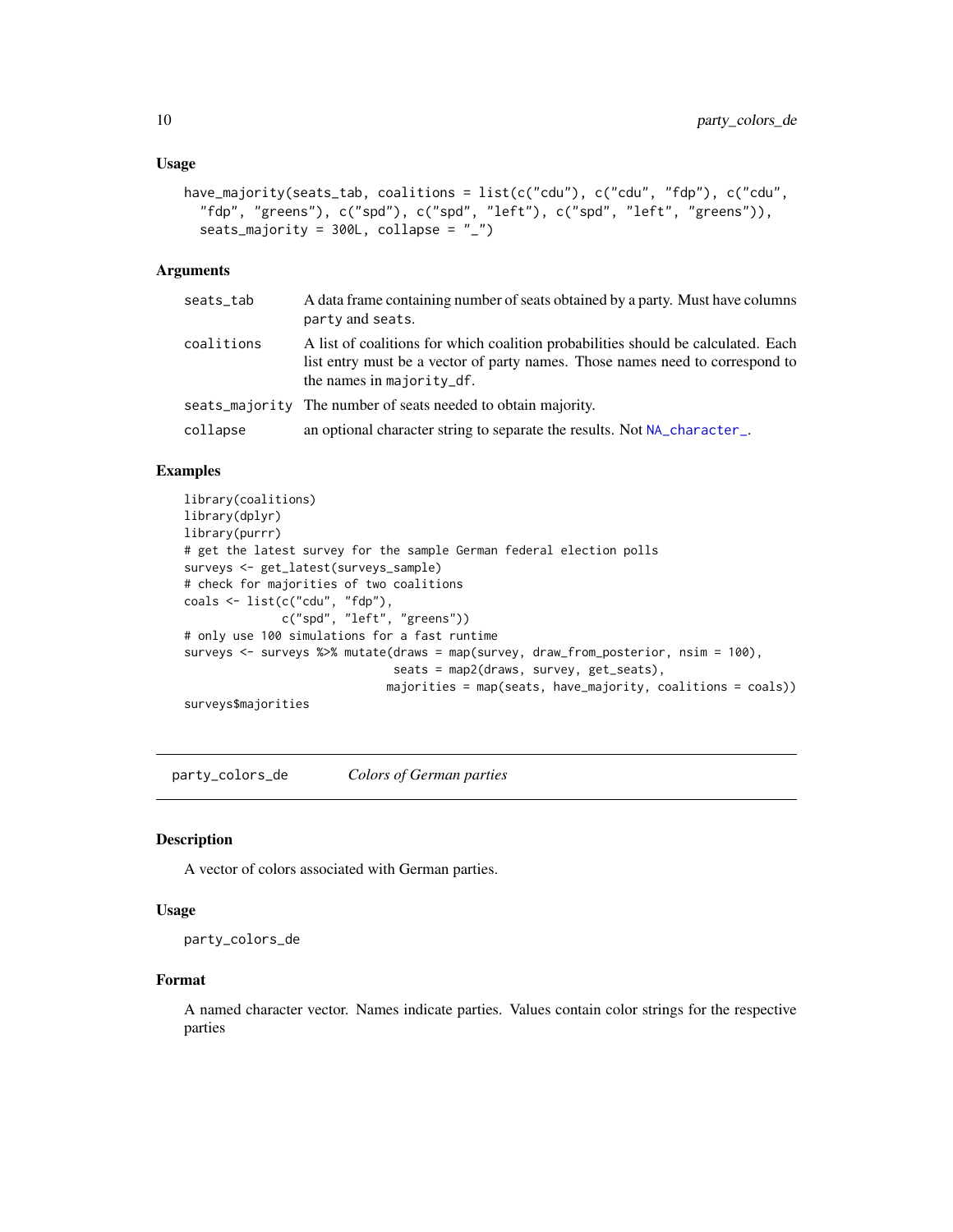<span id="page-10-0"></span>

Per default, pools surveys starting from current date and going 14 days back. For each pollster within the defined time-frame, only the most recent survey is used.

# Usage

```
pool_surveys(surveys, last_date = Sys.Date(), pollsters = c("allensbach",
  "emnid", "forsa", "fgw", "gms", "infratest", "dimap", "infratestdimap",
 "insa"), period = 14, period_extended = NA, corr = 0.5,
 weights = NULL)
```
# Arguments

| surveys         | A tibble containing survey results for multiple pollsters as returned by get_surveys.                                                                                                                                                  |  |
|-----------------|----------------------------------------------------------------------------------------------------------------------------------------------------------------------------------------------------------------------------------------|--|
| last_date       | Only surveys in the time-window from last_date to last_date - period will<br>be considered for each pollster. Defaults to current date.                                                                                                |  |
| pollsters       | Character vector of pollsters that should be considered for pooling.                                                                                                                                                                   |  |
| period          | See last_date argument.                                                                                                                                                                                                                |  |
| period_extended |                                                                                                                                                                                                                                        |  |
|                 | Optional. If specified, all surveys in the time-window from last_date - pe-<br>riod_extended to last_date - period will also be considered for each pollster,<br>but only after down-weighting them by halving their true sample size. |  |
| corr            | Assumed correlation between surveys (of different pollsters). Defaults to 0.5.                                                                                                                                                         |  |
| weights         | Additional weights for individual surveys.                                                                                                                                                                                             |  |
|                 |                                                                                                                                                                                                                                        |  |

```
library(coalitions)
library(dplyr)
latest <- get_latest(surveys_sample)
pool_surveys(surveys_sample, last_date=as.Date("2017-09-02"))
```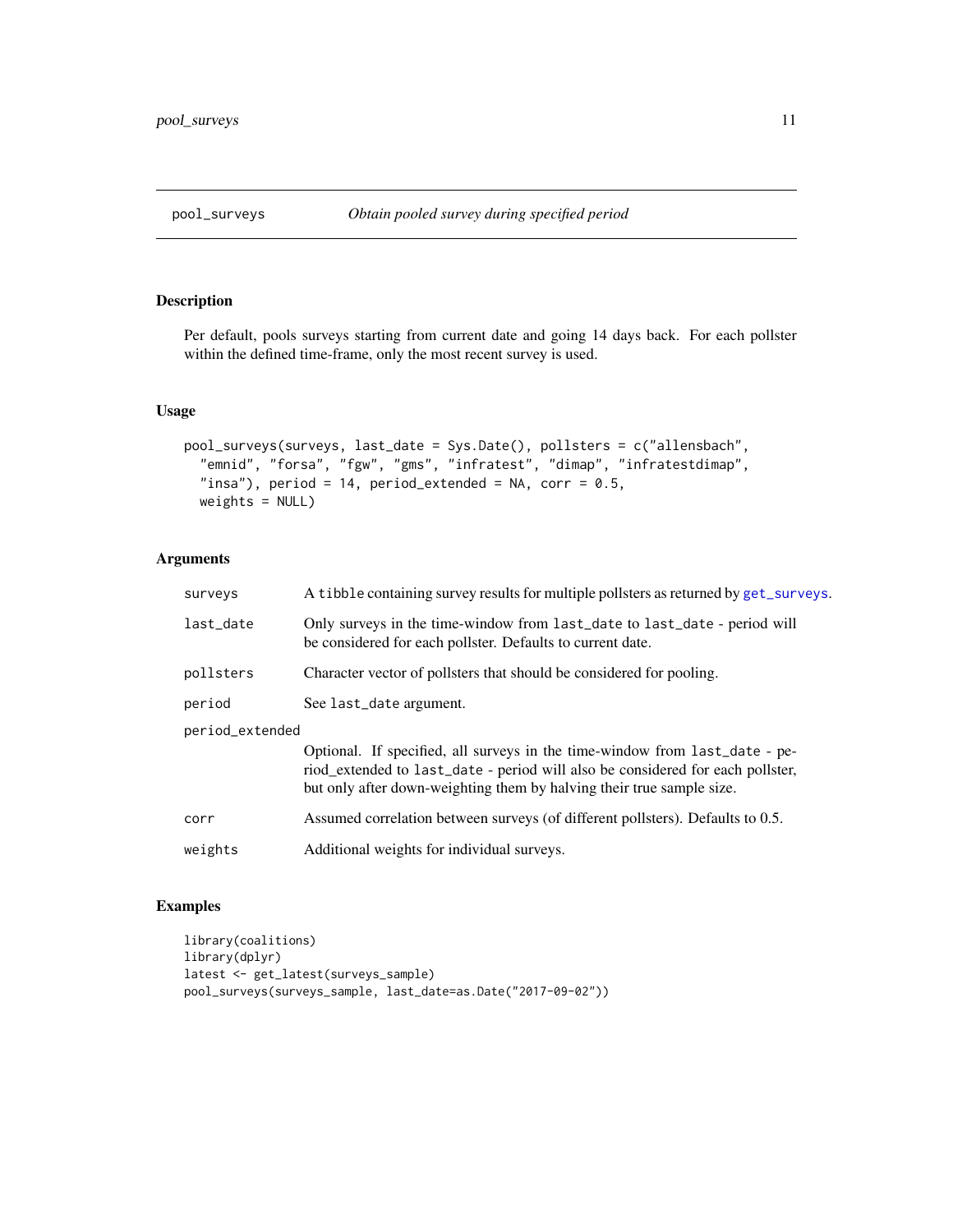<span id="page-11-0"></span>Calculate percentage of votes/seats after excluding parties with votes < hurdle

#### Usage

```
redistribute(survey, hurdle = 0.05, others = "others", epsilon = 1e-05)
```
# Arguments

| survey  | The actual survey results on which dirichlet. draws were based on.                                 |
|---------|----------------------------------------------------------------------------------------------------|
| hurdle  | The percentage threshold which has to be reached by a party to enter the parlia-<br>ment.          |
| others  | A string indicating the name under which parties not listed explicitly are sub-<br>sumed.          |
| epsilon | Percentages should add up to 1. If they do not, within accuracy of epsilon, an<br>error is thrown. |

# See Also

[get\\_seats](#page-6-1), [sls](#page-13-1)

#### Examples

```
library(coalitions)
library(dplyr)
# get the latest survey for the sample German federal election polls
surveys <- get_latest(surveys_sample)
# redistribute the shares of 'others' parties and parties with a share of under 5\%
surveys <- surveys %>% mutate(survey_redist = purrr::map(survey, redistribute))
surveys$survey # results before redistribution
surveys$survey_redist # results after redistribution
```
scrape\_austria *Import Austrian survey results*

# Description

Reads JSON file from neuwal.com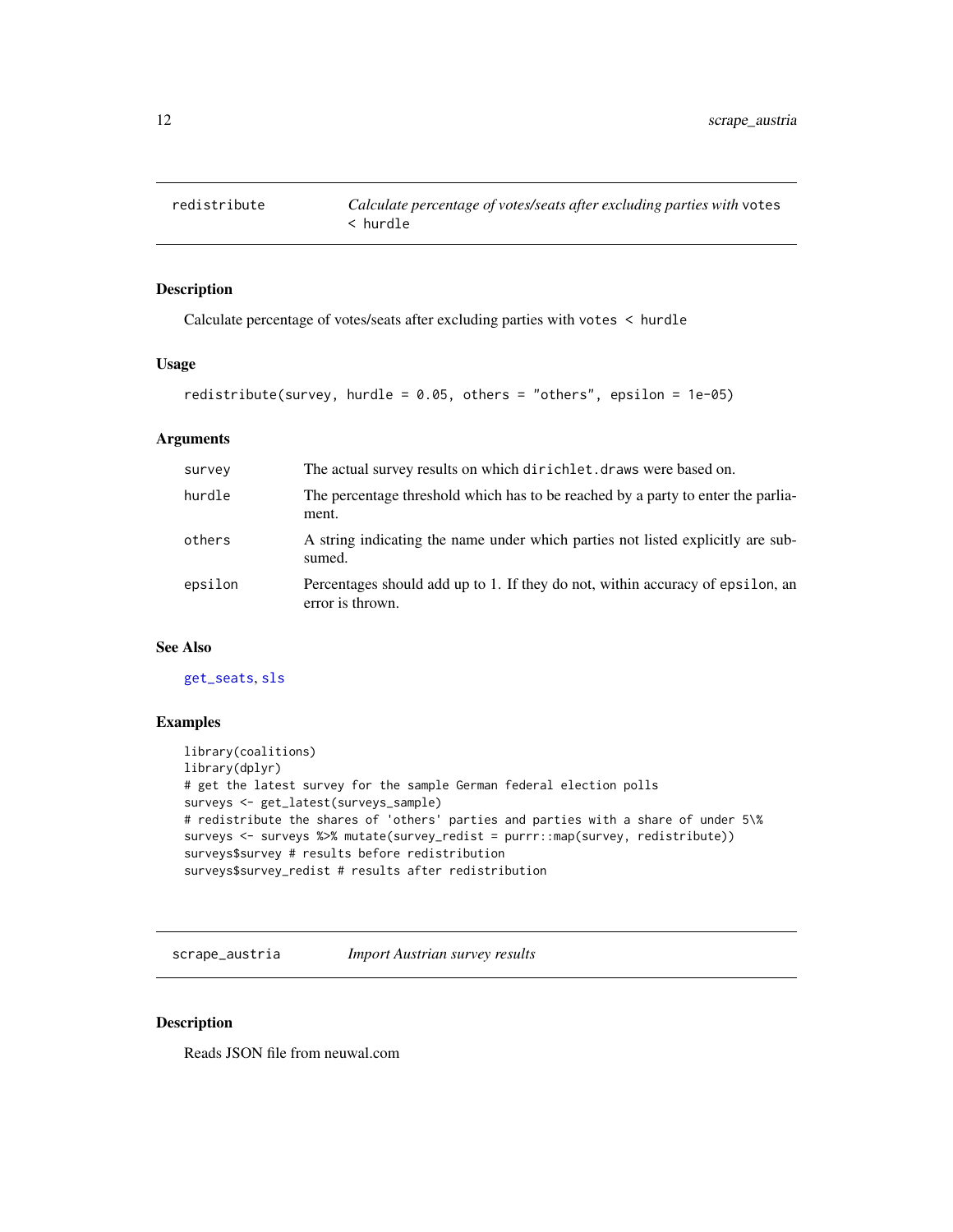# <span id="page-12-0"></span>scrape\_wahlrecht 13

# Usage

scrape\_austria(address = "https://neuwal.com/wahlumfragen/openwal/neuwal-openwal.json")

#### Arguments

```
address URL of the JSON file
```
scrape\_wahlrecht *Scrape surveys from wahlrecht.de*

#### Description

Scrapes survey tables and performs sanitation to output tidy data

Scrape Bavarian regional polls

Scrape Lower Saxony regional polls

#### Usage

```
scrape_wahlrecht(address = "https://www.wahlrecht.de/umfragen/emnid.htm",
 parties = c("CDU", "SPD", "GRUENE", "FDP", "LINKE", "PIRATEN", "FW", "AFD",
  "SONSTIGE"))
```

```
scrape_by(address = "https://www.wahlrecht.de/umfragen/landtage/bayern.htm",
 parties = c("CSU", "SPD", "GRUENE", "FDP", "LINKE", "PIRATEN", "FW", "AFD",
 "SONSTIGE"))
```

```
scrape_ltw(address = "https://www.wahlrecht.de/umfragen/landtage/niedersachsen.htm",
parties = c("CDU", "SPD", "GRUENE", "FDP", "LINKE", "PIRATEN", "FW", "AFD",
"SONSTIGE"))
```
#### Arguments

| address | http-address from which tables should be scraped.           |
|---------|-------------------------------------------------------------|
| parties | A character vector containing names of parties to collapse. |

```
library(coalitions)
library(dplyr)
# select a polling agency from .pollster_df that should be scraped ...
coalitions:::.pollster_df
# ... here we choose Forsa
address <- coalitions:::.pollster_df %>% filter(pollster == "forsa") %>% pull(address)
scrape_wahlrecht(address = address)
```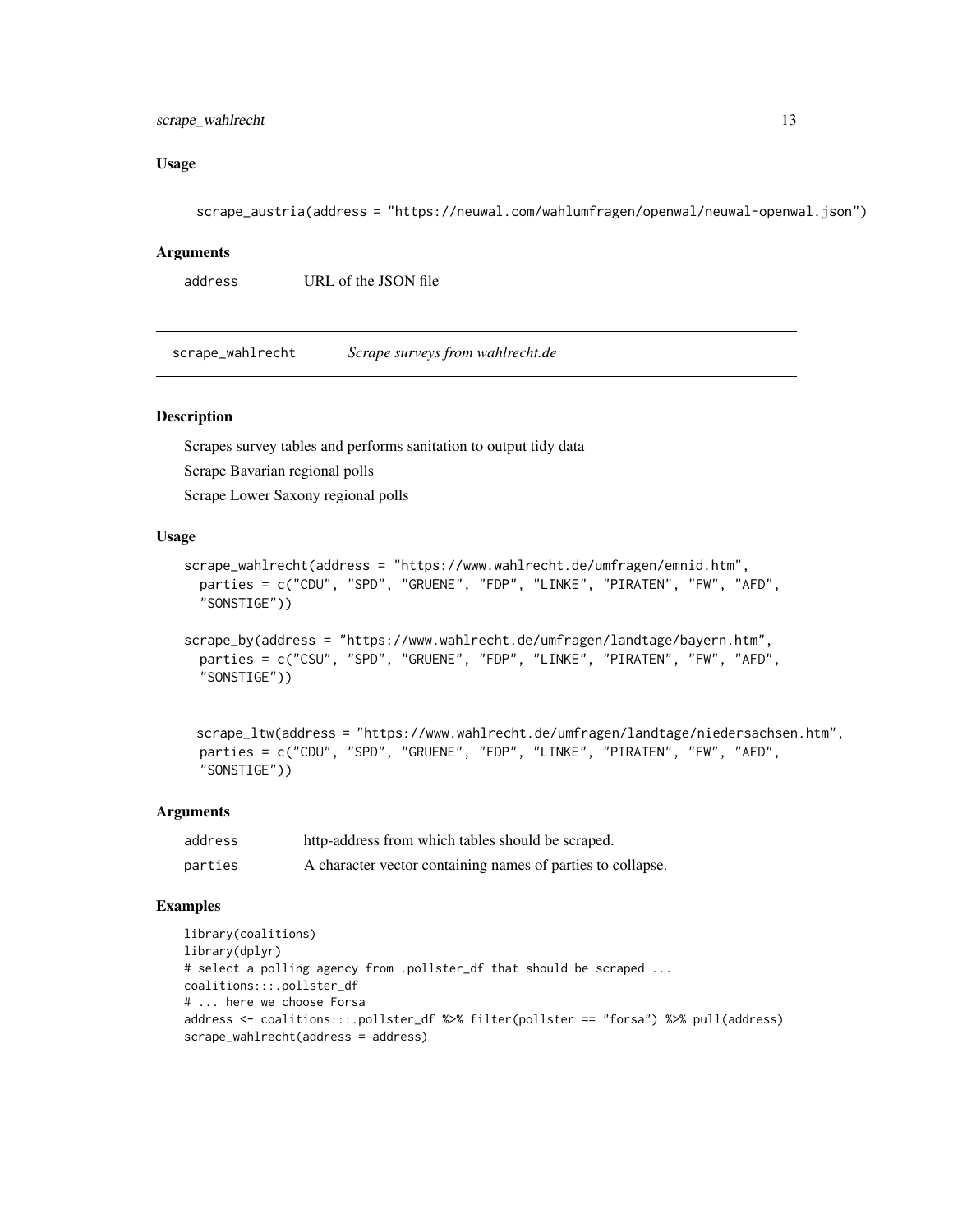<span id="page-13-1"></span><span id="page-13-0"></span>Calculates number of seats for the respective parties that have received more than 5% of votes (according to the method of Sainte-Lague/Schepers, see https://www.wahlrecht.de/verfahren/rangmasszahlen.html).

# Usage

sls(votes, parties, n\_seats = 598L)

#### Arguments

| votes   | A numeric vector giving the redistributes votes                           |
|---------|---------------------------------------------------------------------------|
| parties | A character vector indicating the names of parties with respective votes. |
| n seats | The total number of seats that can be assigned to the different parties.  |

# Value

A numeric vector giving the number of seats each party obtained.

# See Also

[dHondt](#page-3-1)

# Examples

```
library(coalitions)
library(dplyr)
# get the latest survey for the sample German federal election polls
surveys <- get_latest(surveys_sample) %>% tidyr::unnest()
# calculate the seat distribution based on Sainte-Lague/Schepers for a parliament with 300 seats
sls(surveys$votes, surveys$party, n_seats = 300)
```
surveys\_sample *Sample of selected surveys*

# Description

A data set with surveys from seven different pollsters, three surveys per pollster. Surveys report support for different parties in the running for the German Bundestag prior to the 2017 election.

#### Usage

surveys\_sample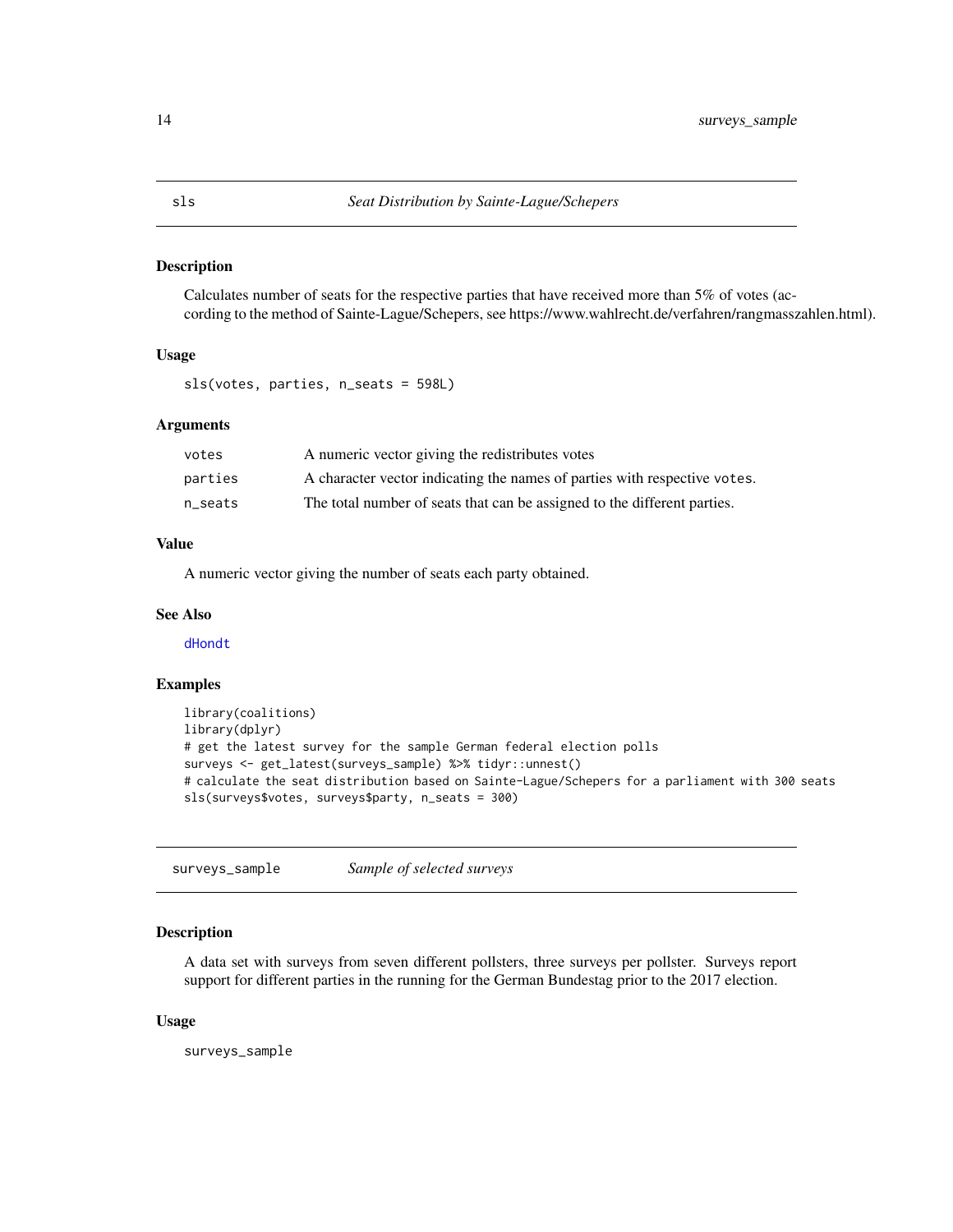surveys\_sample 15

# Format

A nested data frame with 7 rows and 2 columns:

institute name of the pollster

surveys a list of data frames, each containing one survey

# Source

<https://www.wahlrecht.de/>